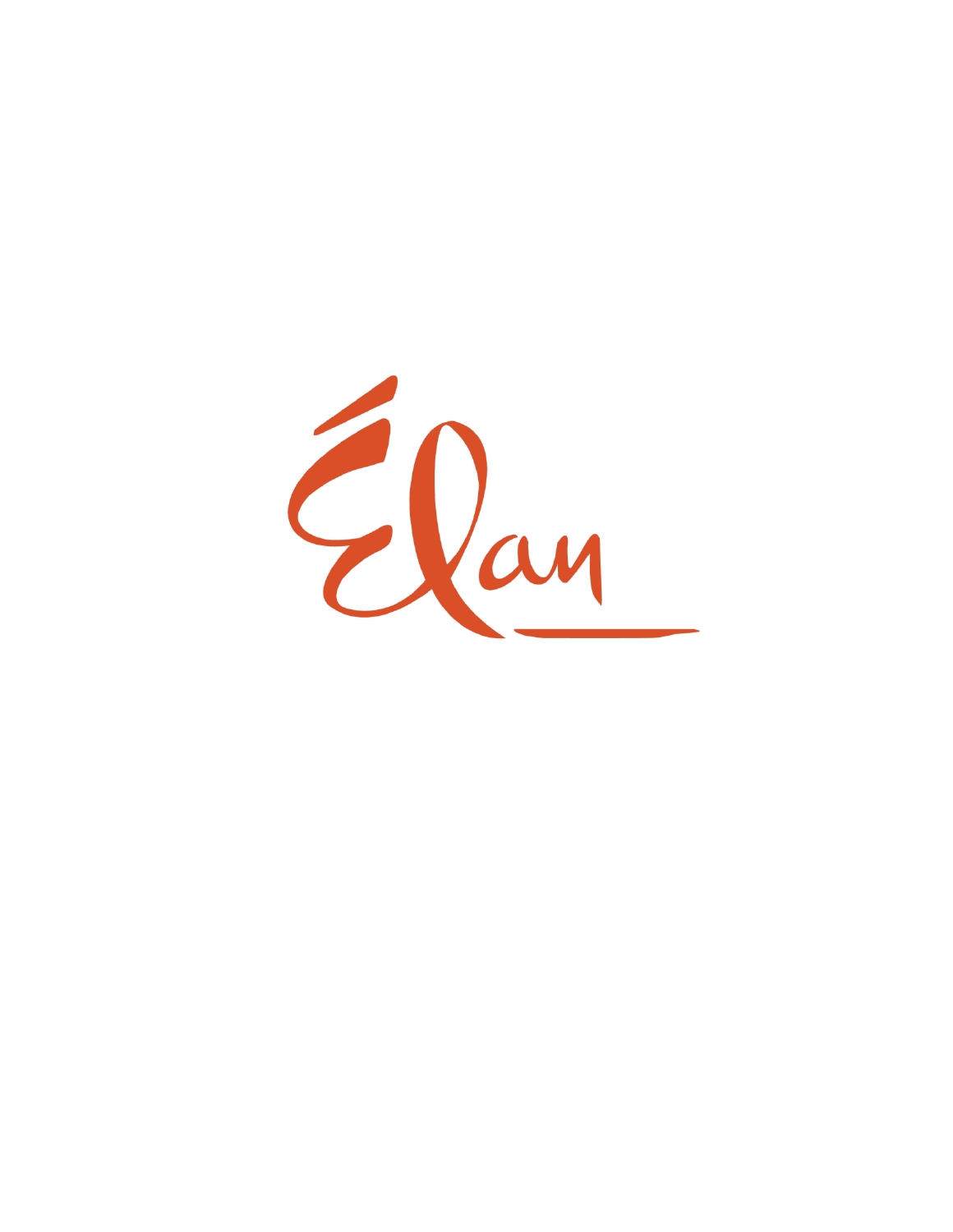## **BREAKFAST**

## **BEVERAGES**

| <b>Selection of Signature Teas</b><br>English Breakfast   Assam   Darjeeling   Earl Grey  <br>Green   Jasmine   Chamomile   Ginger   Lemon Grass | 463 |
|--------------------------------------------------------------------------------------------------------------------------------------------------|-----|
| Coffee<br>Espresso   Cappuccino   Cafe Latte   Americano                                                                                         | 463 |
| Lassi<br>Sweet   Salted   Masala Chaas                                                                                                           | 400 |
| <b>Saffron and Pistachio Lassi</b>                                                                                                               | 400 |
| <b>Fresh Fruit Juices</b><br>Orange   Pineapple   Watermelon   Sweet Lime  <br>Tender Coconut                                                    | 400 |
| <b>Fresh Vegetable Juices</b><br>Carrot   Beetroot   Cucumber   Tomato  <br>Fruits and Vegetables Combinations or 'Make Your Own'                | 400 |



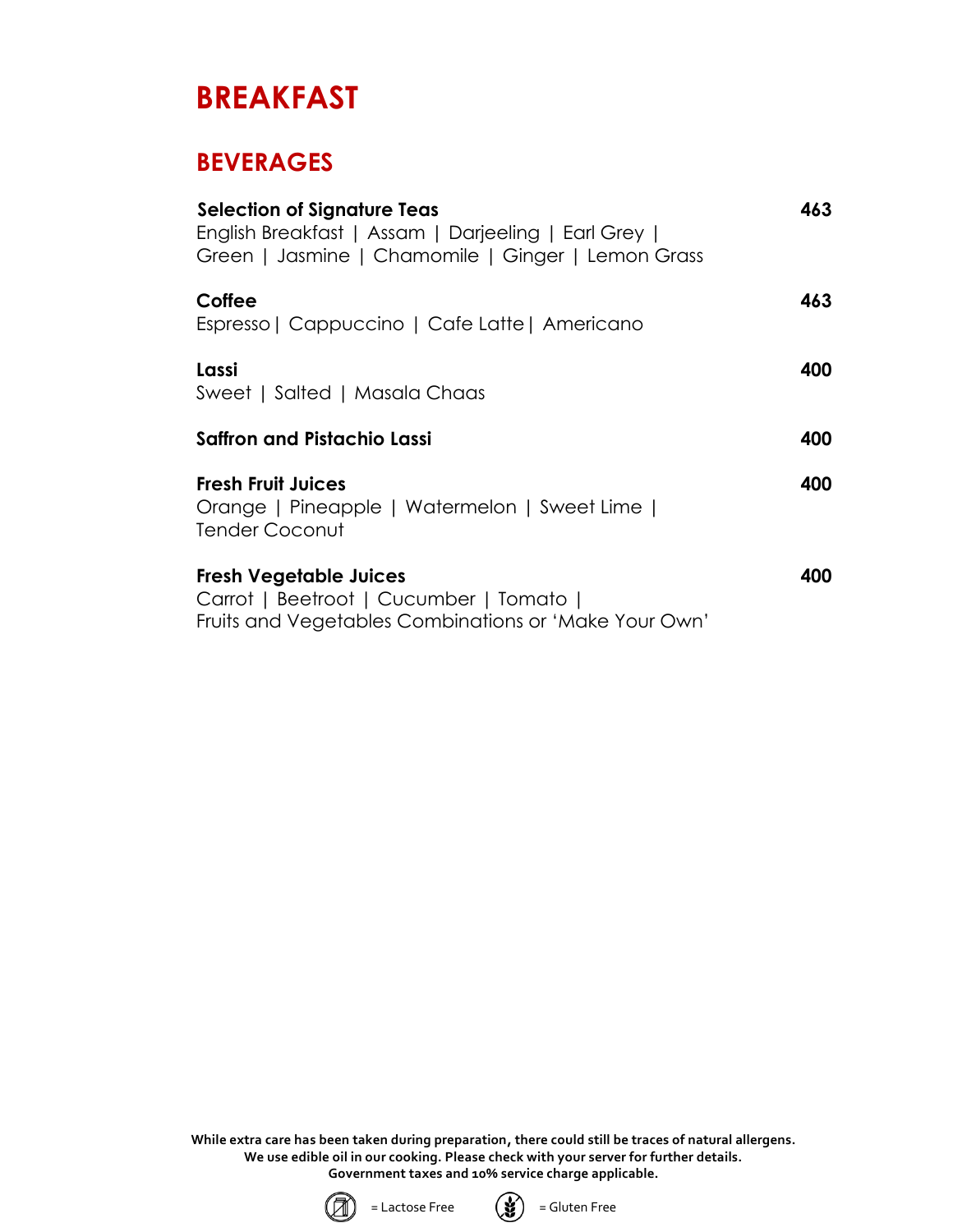## **A LA CARTE BREAKFAST**

| <b>O</b> Lodhi Signature Breakfast<br>Selection of fresh fruit juice, baker's basket, choice of<br>hot breakfast I Egg selection I Indian selection, fine tea or coffee | 1500 |
|-------------------------------------------------------------------------------------------------------------------------------------------------------------------------|------|
| • American Breakfast<br>Selection of fresh fruit juice, baker's basket, cereals,<br>eggs, fine tea or coffee                                                            | 1300 |
| Continental Breakfast<br>Selection of fresh fruit juice, cereals, baker's basket,<br>fine tea or coffee                                                                 | 1000 |
| <b>• Bircher Muesli</b><br>Grated apple and hazelnuts                                                                                                                   | 545  |
| Selection of Cereals<br>House toasted muesli with sunflower seeds,<br>Corn flakes, wheat flakes and chocos                                                              | 445  |
| <b>O</b> Irish Oatmeal Porridge<br>Stewed apple and maple syrup                                                                                                         | 695  |
| • Seasonal Fruit Platter                                                                                                                                                | 545  |
| <b>Example 2 Finally Baked Breakfast Pastry</b><br>Selection of Homemade Croissant   Pain au Chocolate  <br>Banana Bread   Doughnut   Danish (Choose any one)           | 245  |
| ● Eggs Selection (3)<br>Eggs any style served with roasted tomato,<br>rosti, baby spinach and your choice of bacon or sausages                                          | 695  |
| <b>• Eggs Benedict</b><br>Poached eggs on English muffin with ham<br>topped with chives hollandaise sauce                                                               | 695  |
| <b>D</b> Eggs Florentine<br>Poached eggs on spinach and English muffin, topped with<br>chives hollandaise sauce                                                         | 695  |
| <b>O</b> Pan Cake<br>Chocolate sauce, maple syrup and whipped cream                                                                                                     | 695  |
| While extra care has been taken during preparation, there could still be traces of natural allergens.                                                                   |      |



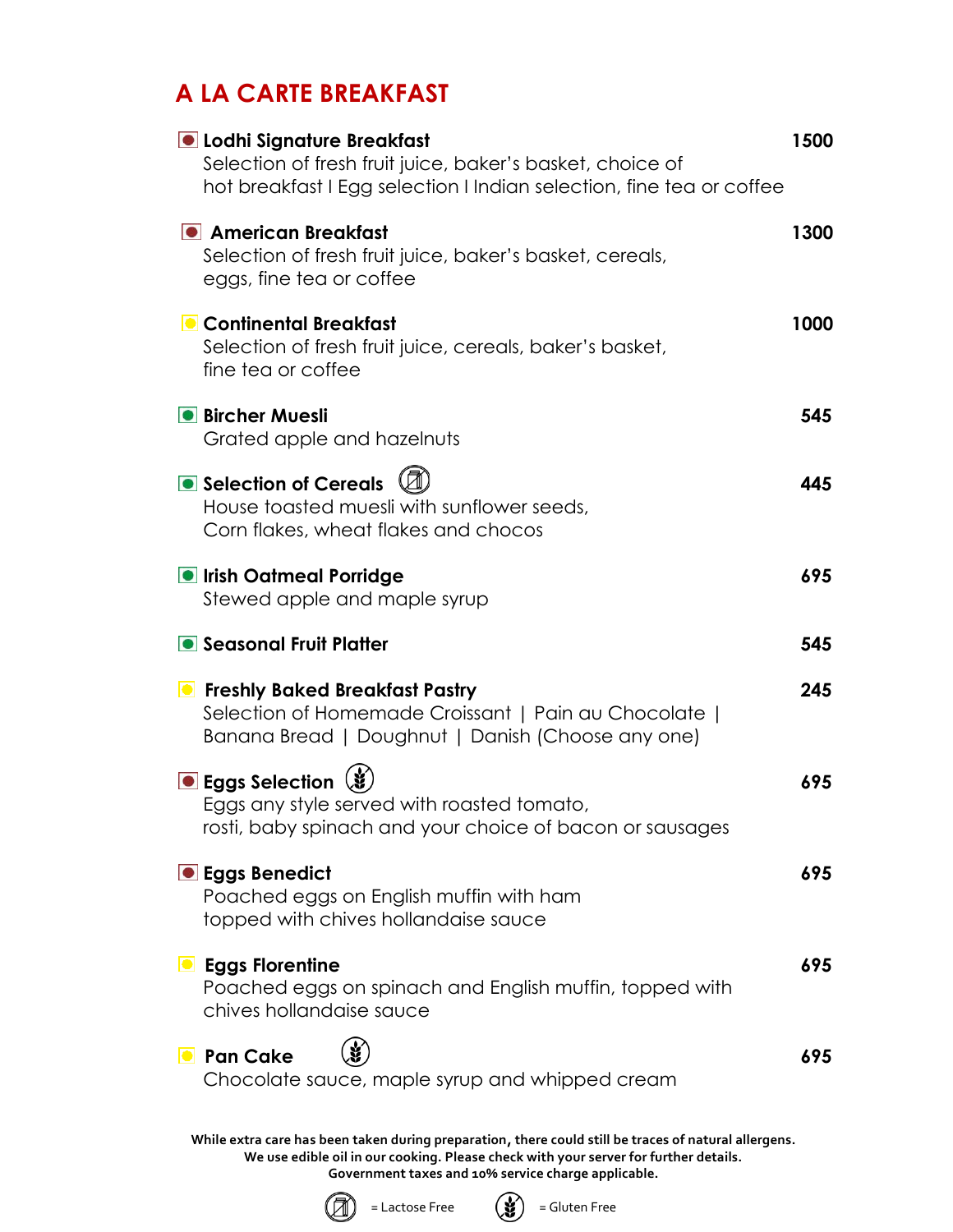| <b>•</b> French Toast<br>Brioche bread, seasonal fruit compote,<br>ricotta cheese and honey                                                                                                                                                          | 695  |
|------------------------------------------------------------------------------------------------------------------------------------------------------------------------------------------------------------------------------------------------------|------|
| Cold Cut Platter<br>Prosciutto, salami, black forest ham and smoked salmon                                                                                                                                                                           | 1500 |
| Salmon Bagels<br>Smoked salmon, cream cheese, onion and capers                                                                                                                                                                                       | 795  |
| <b>O</b> White, Whole Wheat, Multigrain or Rye Toast<br>Butter, cream cheese, jam and compote                                                                                                                                                        | 245  |
| <b>INDIAN</b>                                                                                                                                                                                                                                        |      |
| $\blacksquare$ IDLI<br>Steamed rice and lentil cakes served with sambhar and chutney                                                                                                                                                                 | 695  |
| <b>DOSA</b><br>Crispy rice and lentil pancake with choice of Plain   Cheese  <br>Masala   Egg, served with sambhar and chutney                                                                                                                       | 695  |
| <b>O</b> UTTAPAM<br>Savory rice and lentil pancake topped with onion, tomato<br>Coriander served with sambhar and chutney                                                                                                                            | 695  |
| <b>O</b> PURI BHAJI<br>Fluffy north indian bread served with cumin flavored potato curry                                                                                                                                                             | 695  |
| <b>PARANTHA</b><br>Pan-fried flat indian bread, stuffed with your choice of potato,<br>cauliflower or paneer served with yoghurt                                                                                                                     | 695  |
| <b>O</b> UPMA<br>Savory semolina porridge with curry leaves and cashew nut                                                                                                                                                                           | 695  |
| <b>OMOONG DAL CHEELA</b><br>Yellow lentil cakes with cottage cheese, served with mint chutney                                                                                                                                                        | 695  |
| SAMOSA MATAR BHAJI<br>Savoury semolina porridge with curry leaves and cashew nut                                                                                                                                                                     | 695  |
| <b>BOMBAY EGG BHURJI</b><br>$\bullet$<br>Chef's own version of Indian-style spiced scrambled<br>eggs with croissant                                                                                                                                  | 695  |
| While extra care has been taken during preparation, there could still be traces of natural allergens.<br>We use edible oil in our cooking. Please check with your server for further details.<br>Government taxes and 10% service charge applicable. |      |



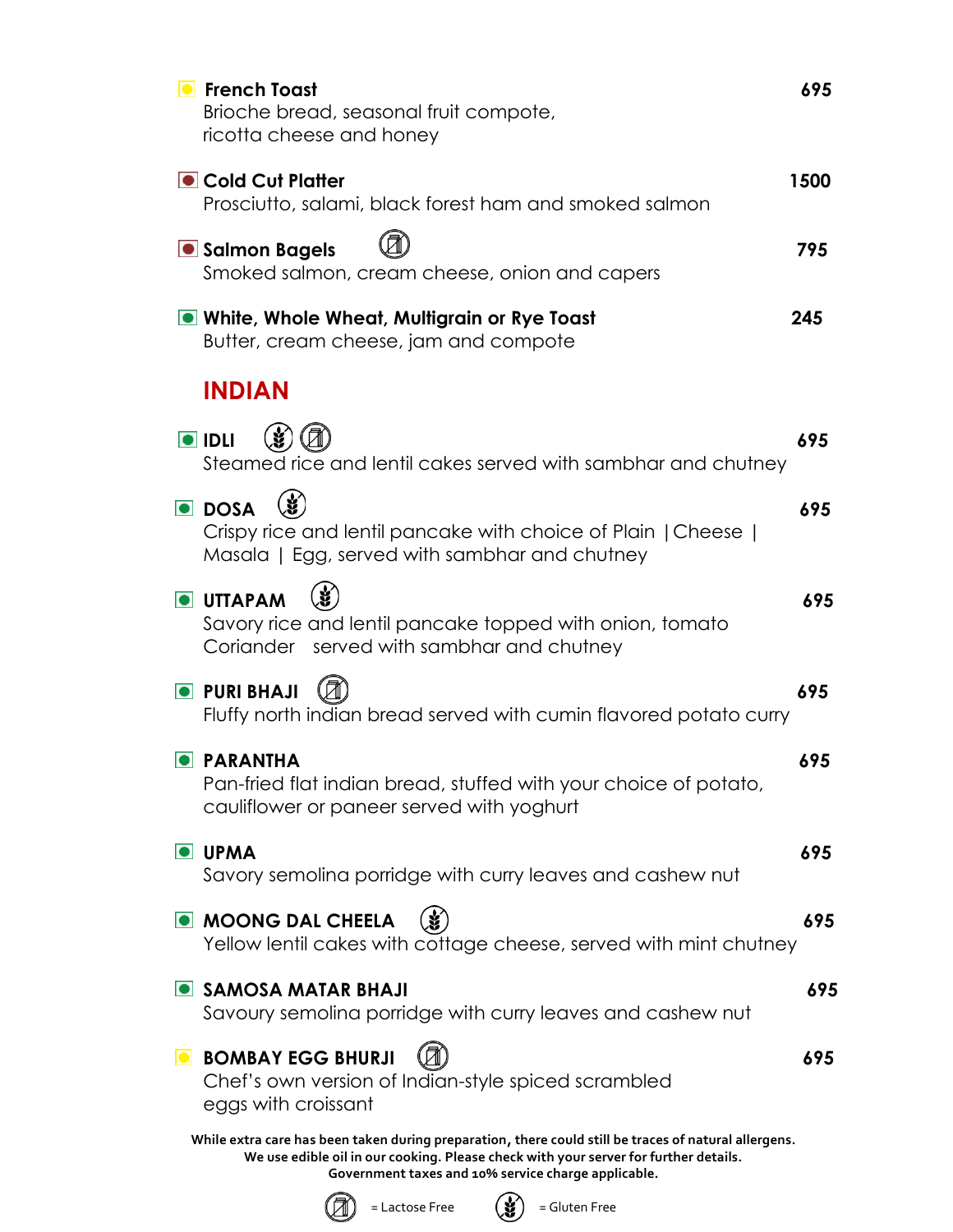## **ALL-TIME FAVOURITES SANDWICHES | BURGERS | WRAPS**

#### **Vegetarian**

| • Chili Cheese Toast<br>Melted cheese and chili on toast                                                                           | 845  |
|------------------------------------------------------------------------------------------------------------------------------------|------|
| • Paneer Khurchan Kathi Roll<br>Cottage cheese, onion, pepper served with mint sauce                                               | 895  |
| O Tomato, Mozzarella, Focaccia<br>Tomato, mozzarella, avocado, sun-dried tomato paste<br>basil pesto, toasted focaccia             | 1045 |
| <b>O</b> Desi Club Sandwich<br>Paneer, potato rosti, cucumber, tomato, lettuce                                                     | 1045 |
| • Aloo Burger<br>Crisp potato patty, lettuce, tomato                                                                               | 1045 |
| <b>Non-Vegetarian</b>                                                                                                              |      |
| $\bullet$ Chicken Tikka Kathi Roll $\mathbb Q$<br>Chicken, onions, peppers, mint sauce                                             | 1295 |
| Classic Club Sandwich<br>Chicken, bacon, fried egg, lettuce, tomatoes                                                              | 1295 |
| Salami Milano, Brie Cheese, Baguette<br>Italian salami, brie cheese, French baguette                                               | 1395 |
| I Ham n Cheese, Sour Dough, Over Easy<br>Honey glazed ham, over easy egg,<br>mustard mayonnaise, toasted sour dough bread          | 1395 |
| • Chicken Burger<br>Fried bacon, brie cheese, chicken burger                                                                       | 1395 |
| ■ Poached Prawn and Avocado, Ciabatta<br>Poached prawn, lolo rosso, capers, avocado with<br>cocktail sauce, toasted ciabatta bread | 1545 |



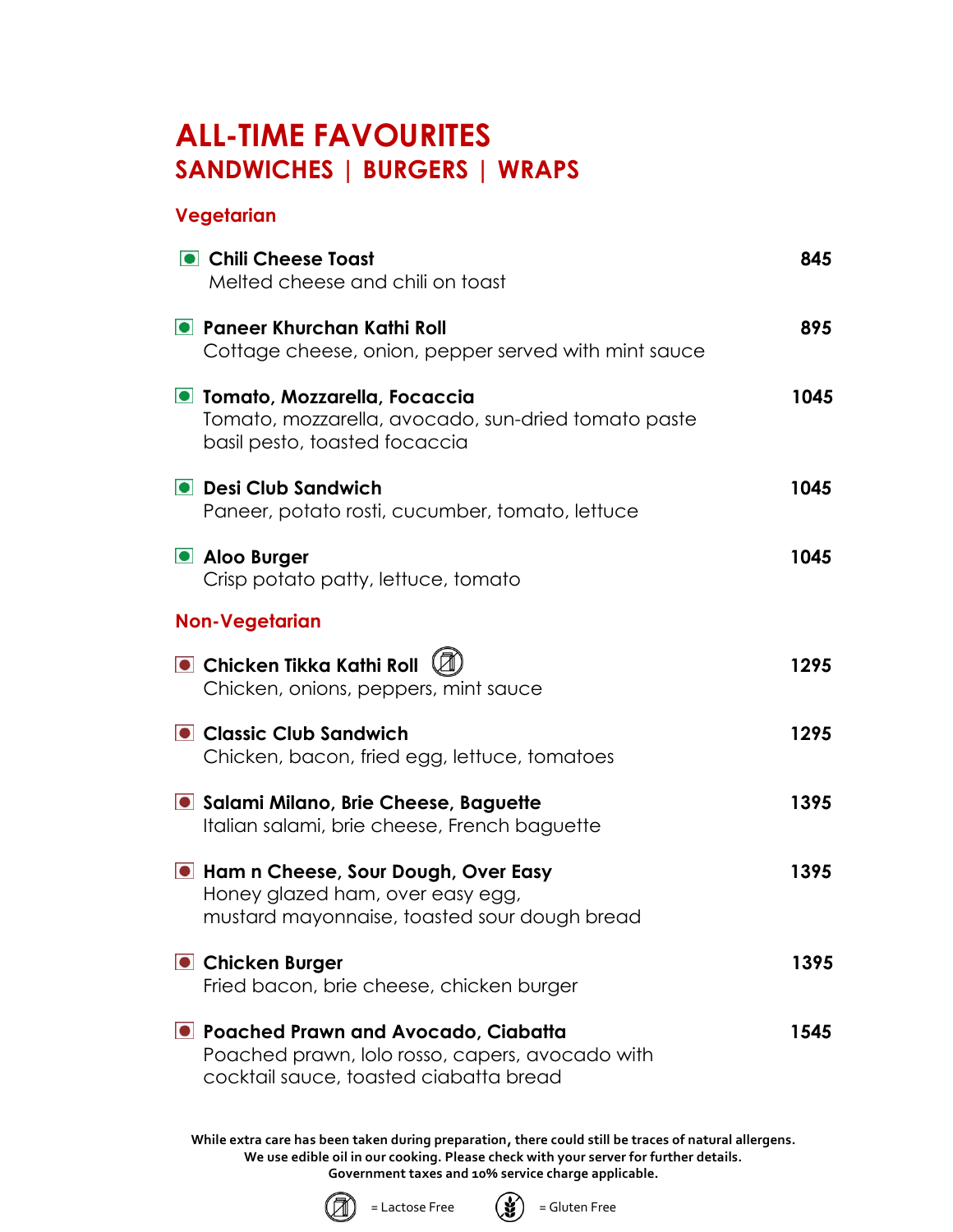## **EUROPEAN KITCHEN**

## **SOUPS**

| Oven Roasted Tomato Basil Soup                                                                                                            | 745         |
|-------------------------------------------------------------------------------------------------------------------------------------------|-------------|
| • Corn and Cheddar Cheese Velouté                                                                                                         | 745         |
| Creamy Lobster Bisque (\$                                                                                                                 | 995         |
| <b>SALADS   APPETIZERS</b>                                                                                                                |             |
| <b>Classic Caesar Salad</b><br><b>O</b> Vegetarian<br>• Non-vegetarian                                                                    | 995<br>1095 |
| • Apple Feta Salad<br>Handpicked fresh lettuce, sundried tomato, greek feta and apple                                                     | 995         |
| Beetroot Goat Cheese Salad (\$)<br>Rucola, caramelized walnuts, balsamic dressing                                                         | 995         |
| Chef's Salad<br>Rocket, caramelized walnuts, Californian orange, balsamic                                                                 | 995         |
| Quinoa Salad<br>Broccoli, almond, quinoa and pomegranate seeds<br>• Choice of chicken                                                     | 845<br>1045 |
| Sous-Vide Mustard Chicken Salad (\$)<br>Sous-vide chicken, tender salad leaf, mustard vinaigrette                                         | 1145        |
| <b>• Pan Seared Tuna with Mixed Leaves</b><br>Yellow fin tuna, lettuce, pine nuts, radish,<br>kalamata olives, ginger and sesame dressing | 1395        |



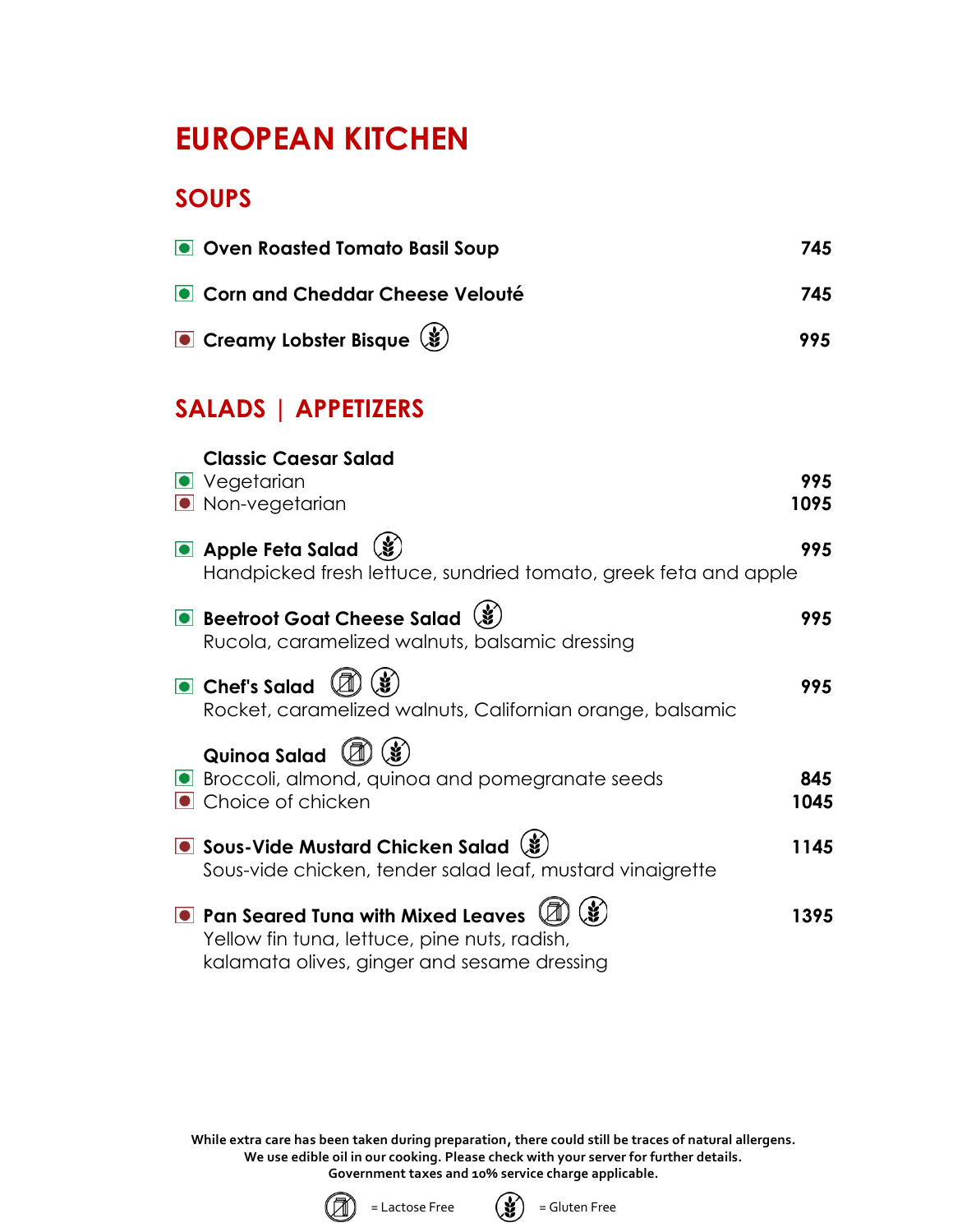### **PIZZAS**

#### **Vegetarian 1345**

- **Margherita**
- **Primavera**
- **Pesto, Sundried Tomato, Cherry Tomato, Pine Nuts**
- **Quattro Formaggi**

#### **Non-Vegetarian 1545**

- **Chicken Jalapeno**
- **Smoked Salmon**
- **Caper Pepperoni**
- **Pizza Carne** pepperoni, chicken sausages, lamb mince

## **MYOP' - Make Your Own Pizza**

#### **Please choose your pizza base**

Double Fermented Sour Dough | Napoli Style | Whole Wheat | Thin Crust

- Goat Cheese | Parmesan | Rocket | Bell Pepper | Olive| Asparagus | Pine Nuts | Mushroom | Caper | Basil | Sun Dried Tomato | Jalapeno | Onion | Sweet Corn **1345**
- Grilled Chicken | Chicken Krapow | Chorizo | Prosciutto | Salmon | Squid | Shrimp **1545**



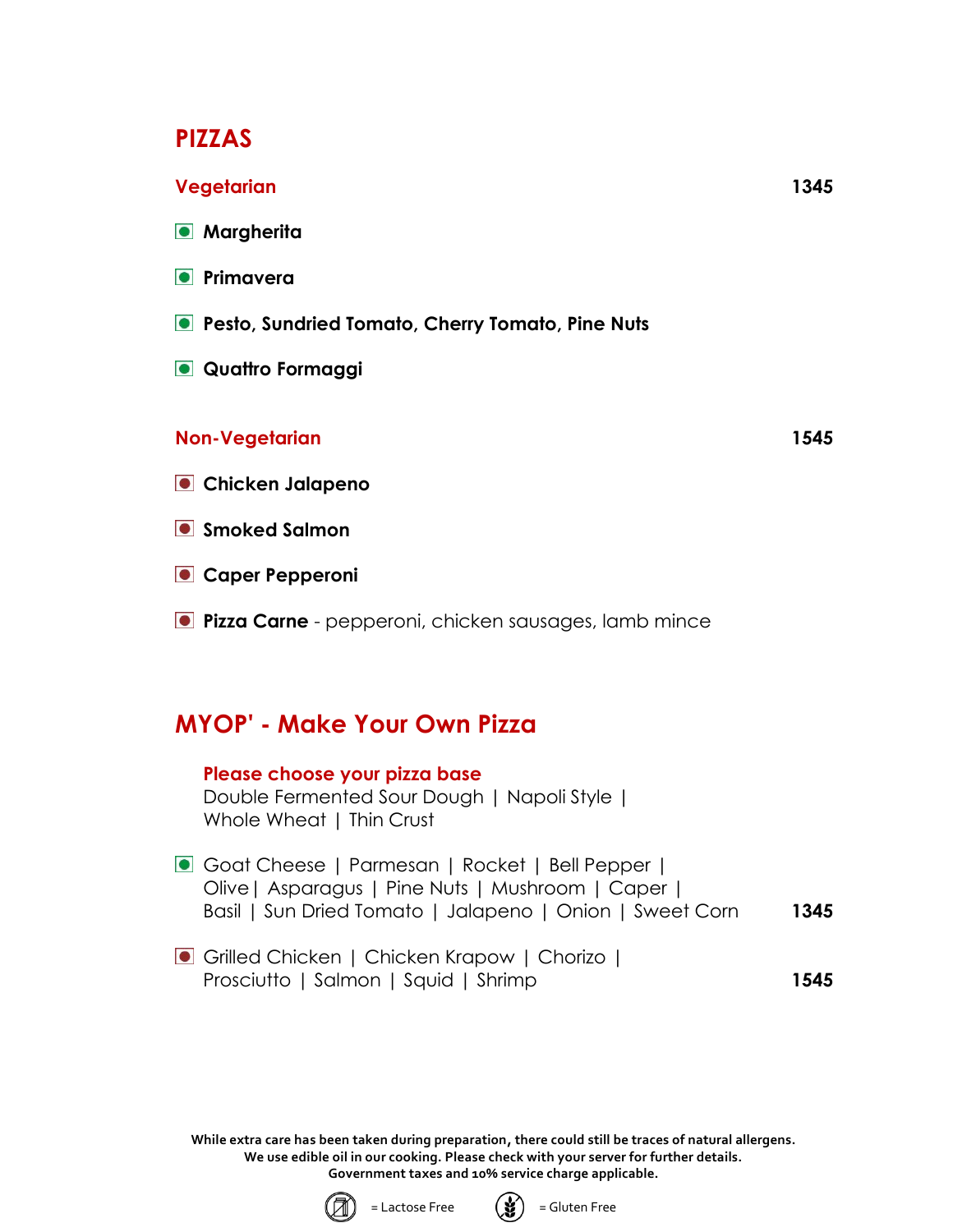## **PASTAS**

| • SPINACH AND RICOTTA CHEESE RAVIOLI                                                                             | 1545        |
|------------------------------------------------------------------------------------------------------------------|-------------|
| <b>Choice of Pasta</b><br>Penne   Spaghetti   Linguini<br>Whole Wheat Penne<br>Whole Wheat Spaghetti             | 1345   1545 |
| <b>Choice of Sauces</b><br>Arrabiata   Aglio e Olio   Basil Pesto   Four Cheese<br>Carbonara   Chicken Bolognese |             |
| <b>RISOTTO</b>                                                                                                   |             |
| Gorgonzola and Wild Mushroom<br>Fresh flat parsley, pecorino shaving                                             | 1545        |
| $\mathbf{G}$<br><b>•</b> Farm Asparagus, Sage Risotto                                                            | 1545        |
| $\mathbf{G}$<br>Garlic Prawn and Gremolata Risotto<br>Fresh thyme, parmigiano reggiano                           | 1995        |
| <b>ODUCK Confit Risotto</b><br>Fresh parsley, pecorino shaving                                                   | 2245        |
| <b>MAINS</b>                                                                                                     |             |
| Vegetarian                                                                                                       |             |
| <b>•</b> Rosti $(\mathbf{\check{g}})$<br>Farm asparagus, forest mushrooms, sour cream                            | 1395        |
| • Mac and Cheese<br>Macaroni and cheddar cheese white sauce,<br>flavored with parsley                            | 1195        |
| <b>Baked Artichoke</b><br>Roman baked artichoke, rocket,<br>cherry tomatoes, garlic cream sauce                  | 1295        |



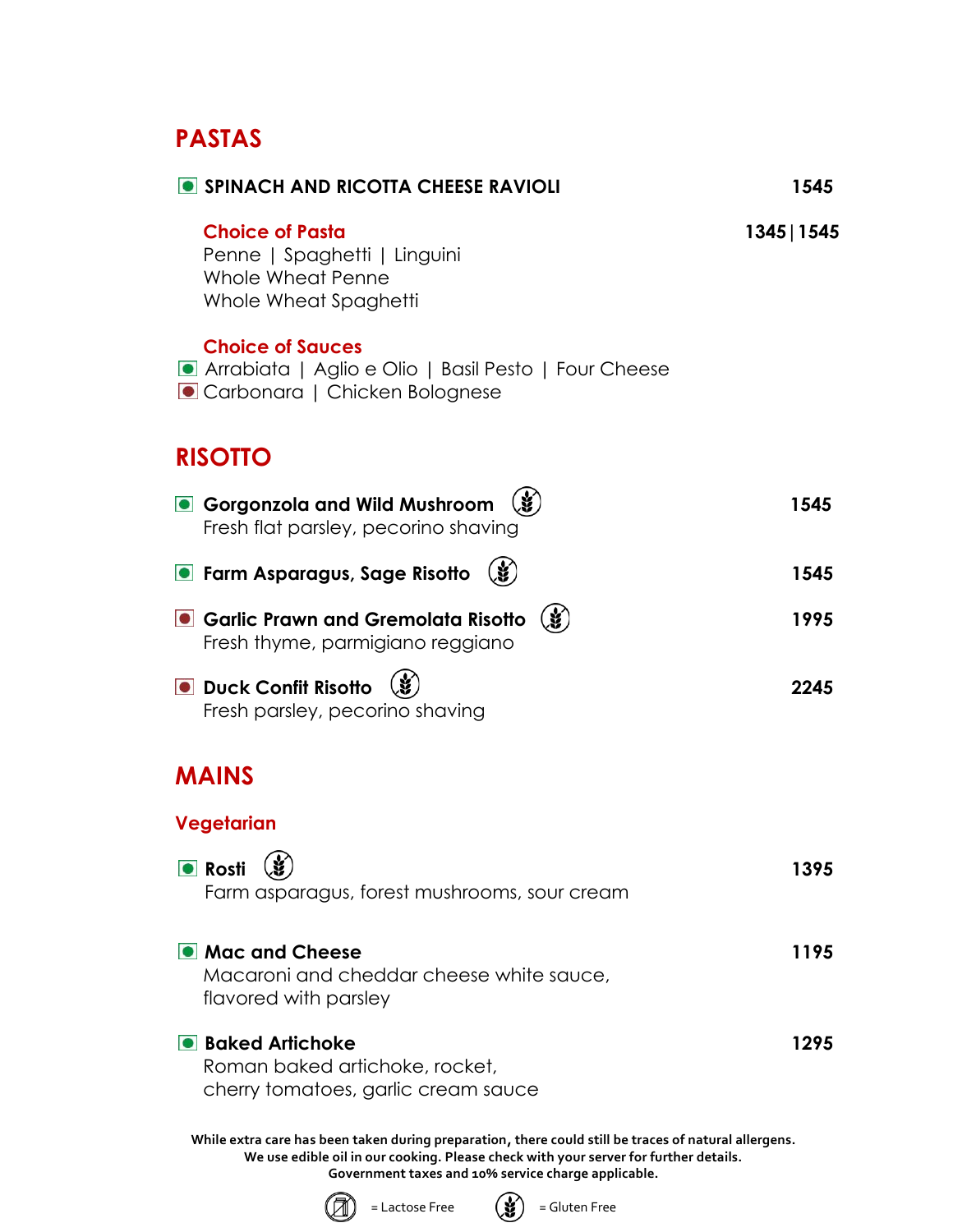**Fish**

| <b>C</b> Lemon Garlic Sole<br>Braised tender vegetables, roasted almond romesco sauce | 1495 |
|---------------------------------------------------------------------------------------|------|
| <b>• Herbs Crusted Sea Bass</b><br>Pickle crudo, clarified butter caper sauce         | 2195 |
| Sous Vide Salmon<br>Sicilian ratatouille, salmoriglio sauce                           | 2895 |
| Meat   Poultry                                                                        |      |
| Grilled New Zealand Lamb Chop<br>Served with cheesy polenta rosemary pepper jus       | 3745 |
| <b>O</b> Duck Confit<br>Duck confit, potato galette, orange sauce                     | 2195 |
| <b>• Chicken Stroganoff</b><br>Chicken strip, white onion and mushroom                | 1545 |
| <b>• Chicken Schnitzel</b><br>Served with truffle mascarpone mash potato, sauerkraut  | 1545 |
| <b>O</b> Roast Chicken<br>Roasted half chicken, walnut and celery                     | 1545 |
| <b>Sides</b>                                                                          | 595  |
| <b>O</b> Wilted Garlic Spinach                                                        |      |
| <b>.</b> Mascarpone Mash Potato<br>Œ                                                  |      |
| <b>Creamy Polenta</b>                                                                 |      |
| <b>Classic Fries</b>                                                                  |      |
| • Potato Wedges                                                                       |      |
| Sautéed Mushrooms                                                                     |      |
| <b>Grilled Vegetables</b>                                                             |      |



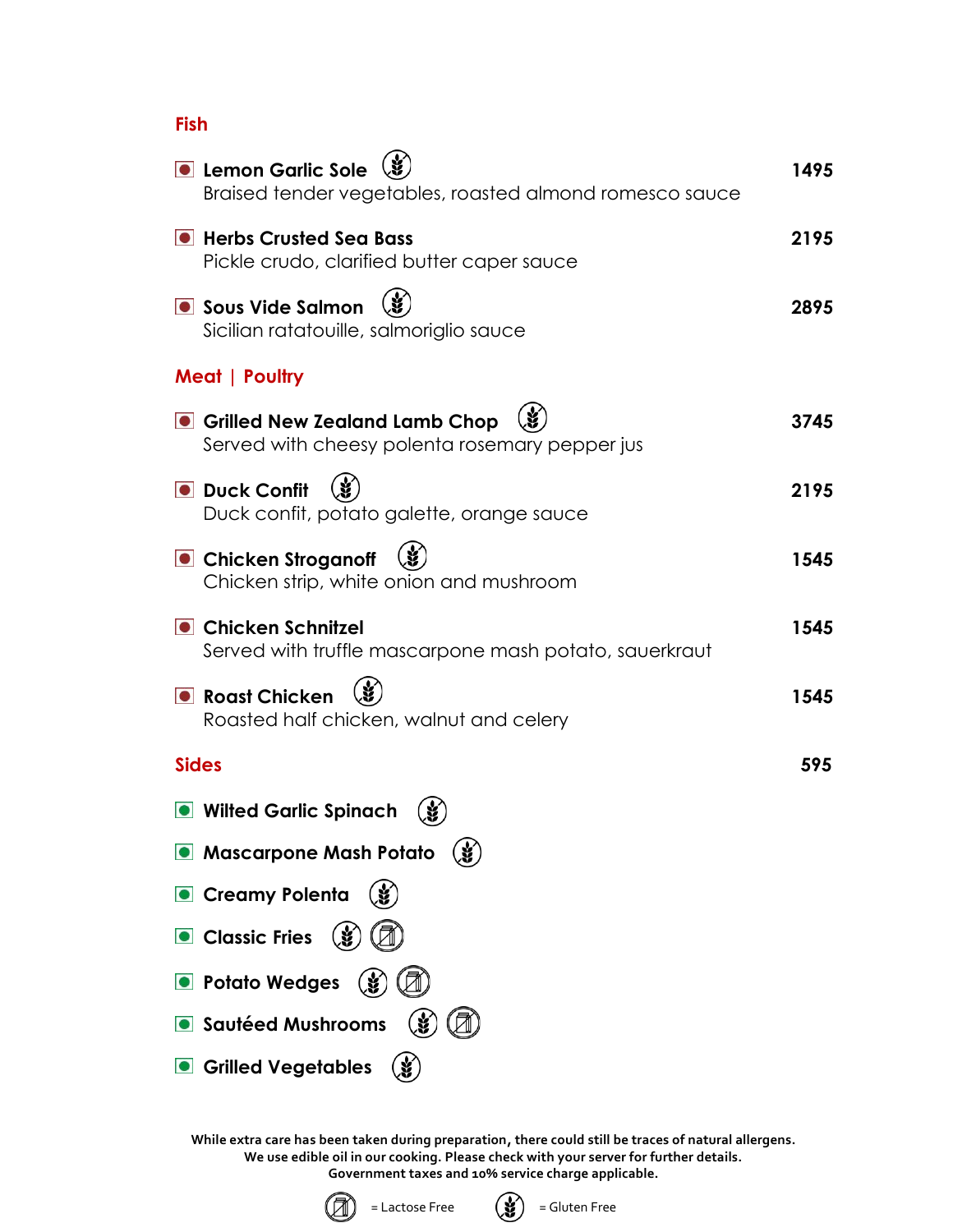## **ORIENTAL KITCHEN**

## **SOUPS**

### **Vegetarian**

| <b>O</b> Lemon Coriander, Asian Mushroom                                                                                                                                                                                                             | 745       |
|------------------------------------------------------------------------------------------------------------------------------------------------------------------------------------------------------------------------------------------------------|-----------|
| In Hot and Sour, Bean Curd, Chili, Soy, Vinegar                                                                                                                                                                                                      | 745       |
| <b>O</b> Tom Yum Phak                                                                                                                                                                                                                                | 745       |
| <b>O</b> Tom Kha Phak                                                                                                                                                                                                                                | 745       |
| <b>Non-Vegetarian</b>                                                                                                                                                                                                                                |           |
| <b>O</b> Lobster and Prawn<br>Dumpling soup, fried shallots, wonton broth                                                                                                                                                                            | 895       |
| <b>O</b> Lemon Coriander<br>Chicken                                                                                                                                                                                                                  | 845       |
| <b>O</b> Hot and Sour<br>Chicken   Prawn                                                                                                                                                                                                             | 845   895 |
| <b>O</b> Tom Yum<br>Gai   Goong                                                                                                                                                                                                                      | 845   895 |
| <b>O</b> Tom Kha<br>Gai   Goong                                                                                                                                                                                                                      | 845   895 |
| <b>SALADS</b>                                                                                                                                                                                                                                        |           |
| Vegetarian                                                                                                                                                                                                                                           |           |
| Som Tam<br>Honey dressing                                                                                                                                                                                                                            | 995       |
| <b>O</b> Thai Glass Noodles<br>Coriander, onion, cashew nut, lemon and garlic                                                                                                                                                                        | 895       |
| <b>Oriental Salad</b><br>Snow peas, green beans, sprouts, broccoli, peanut dressing                                                                                                                                                                  | 895       |
| While extra care has been taken during preparation, there could still be traces of natural allergens.<br>We use edible oil in our cooking. Please check with your server for further details.<br>Government taxes and 10% service charge applicable. |           |
| = Lactose Free<br>= Gluten Free                                                                                                                                                                                                                      |           |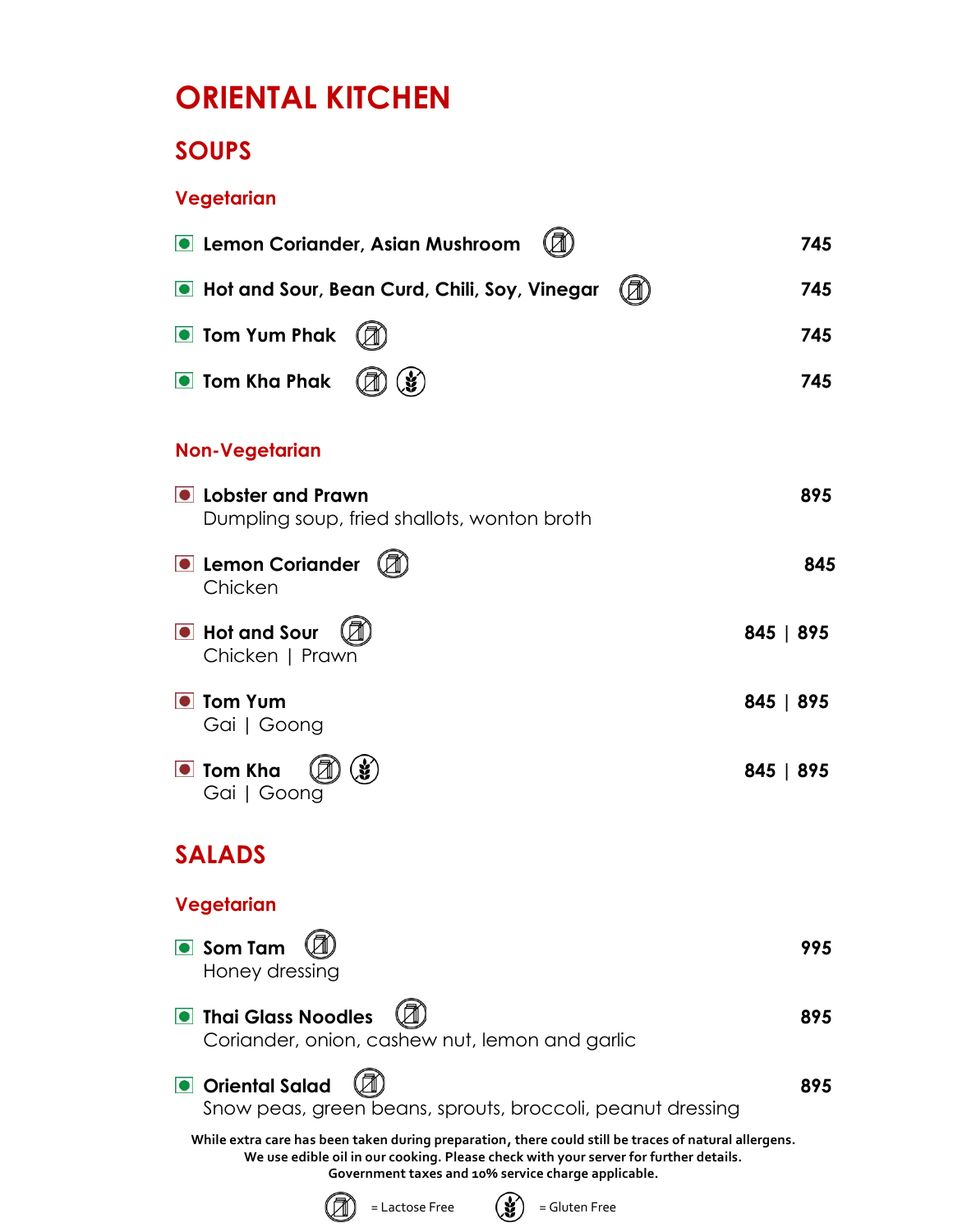#### **Non-Vegetarian**

| Raw Papaya, Poached Shrimps, Isan Style $(\mathbb{Z})$                                    | 1395 |  |
|-------------------------------------------------------------------------------------------|------|--|
| • Minced Chicken, Mint, Roasted Rice $\left(\begin{matrix} \boxed{2} \end{matrix}\right)$ | 1145 |  |

## **APPETIZERS**

#### **Vegetarian**

| Spring Roll                                         | 995  |
|-----------------------------------------------------|------|
| <b>O</b> Poached Wonton, Chestnut, Mushroom, Garlic | 995  |
| Steamed Edamame, Rock Salt, Lime<br>$\mathscr{L}$   | 995  |
| <b>O</b> Lotus Stem Salt and Pepper                 | 995  |
| <b>O</b> Wok Tossed Chili Edamame                   | 1095 |
|                                                     |      |

#### **Non-Vegetarian**

| n)<br><b>Chicken Spring Roll</b>                                                                 | 1145 |
|--------------------------------------------------------------------------------------------------|------|
| Garlic Shrimps, Sichuan Peppercorn, Scallions $\mathbb{Z}$                                       | 1195 |
| Crab Rangoon, Wonton Crisp, Spring Onion $\left(\begin{matrix} \boxed{1} \\ \end{matrix}\right)$ | 1195 |
| <b>O</b> Duck Spring Roll with Plum Sauce $(\mathbb{Z})$                                         | 1195 |

## **DIM SUM**

#### **Vegetarian**

| <b>C</b> Edamame, Black Fungus, Mushroom          | 795 |
|---------------------------------------------------|-----|
| Carrot, Celery, Glass Noodle, Sesame Oil (2)      | 795 |
| Asparagus, Corn, Mushroom in Curry Flavour<br>(A) | 795 |
| American Corn and Chili Paste Bao (7)             | 795 |



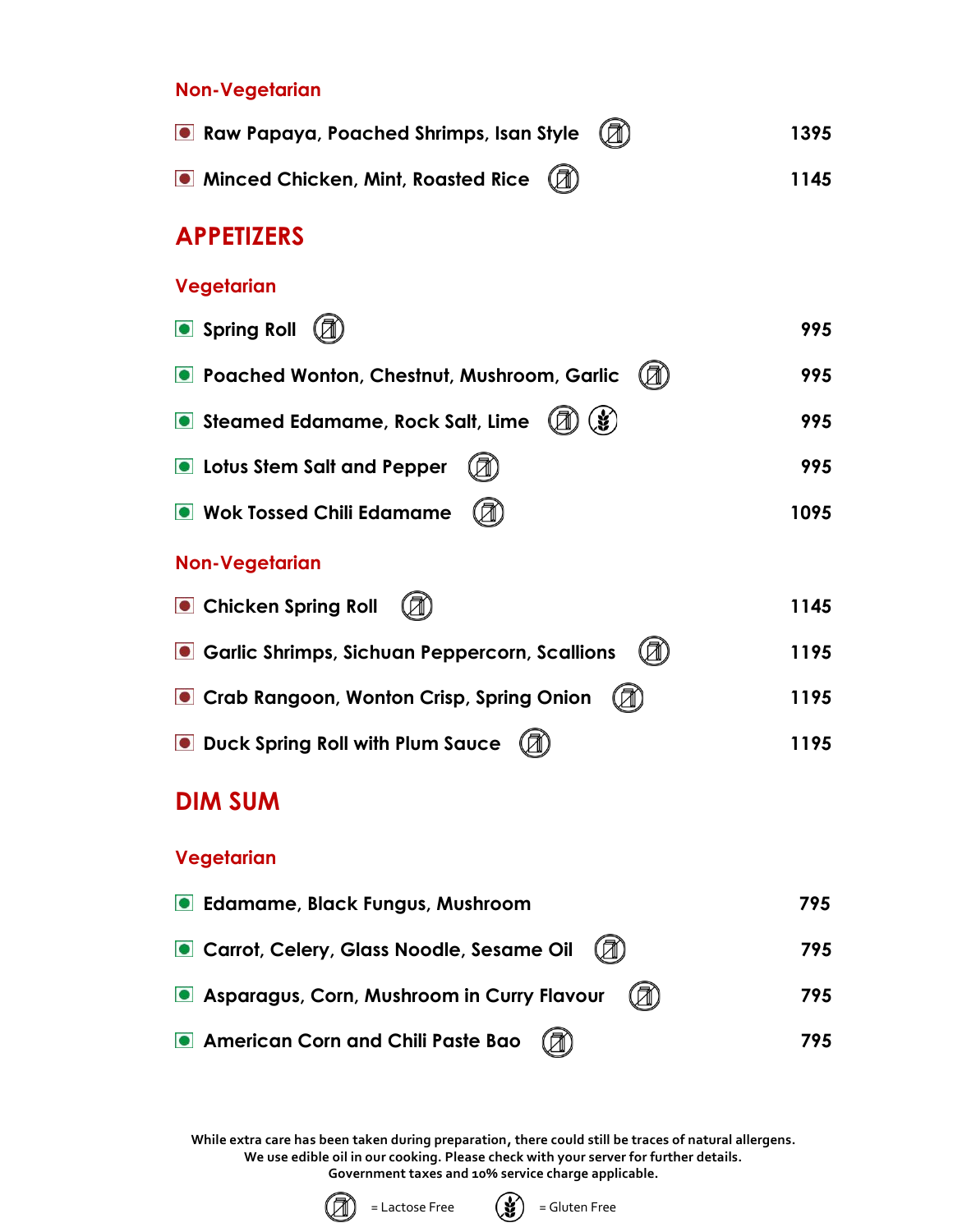#### **Non-Vegetarian**

| Chicken, Celery, Chili                | 895 |
|---------------------------------------|-----|
| <b>•</b> Prawn Har Gao                | 995 |
| (A)<br>Sole, Water Chestnut, XO Sauce | 995 |
| <b>O</b> Pork, Hoisin, Siu Mai        | 995 |
| Chai Siu Bao                          | 995 |

## **WOK - MAINS**

#### **Vegetarian**

| Sweet and Sour Eggplant, Spring Onion                                                                                                                                                         | 1095 |
|-----------------------------------------------------------------------------------------------------------------------------------------------------------------------------------------------|------|
| <b>Indi Green Curry, Pea Aubergine, Eggplant, Broccoli</b>                                                                                                                                    | 1195 |
| Steamed Asian Greens, Fresh Chili Soy                                                                                                                                                         | 1195 |
| <b>O</b> Mapo Tofu, Sichuan Pepper                                                                                                                                                            | 1195 |
| Kung Pao Asian Vegetables, Tofu, Nuts                                                                                                                                                         | 1195 |
| <b>Fish</b>                                                                                                                                                                                   |      |
| Steamed Sea Bass, Soy, Ginger                                                                                                                                                                 | 2095 |
| Shrimps, Snow Peas, XO Sauce                                                                                                                                                                  | 2095 |
| Steamed Prawn, Enoki Mushroom, Garlic Soy                                                                                                                                                     | 2095 |
| Lamb                                                                                                                                                                                          |      |
| Sliced Lamb<br>Sichuan spice, mushroom, bamboo shoot                                                                                                                                          | 1795 |
| <b>Pork</b>                                                                                                                                                                                   |      |
| • Sweet and Sour Crispy Pork Belly<br>Pineapple, bell pepper                                                                                                                                  | 1795 |
| While extra care has been taken during preparation, there could still be traces of natural allergens.<br>We use edible oil in our cooking. Please check with your server for further details. |      |

**Government taxes and 10% service charge applicable.**



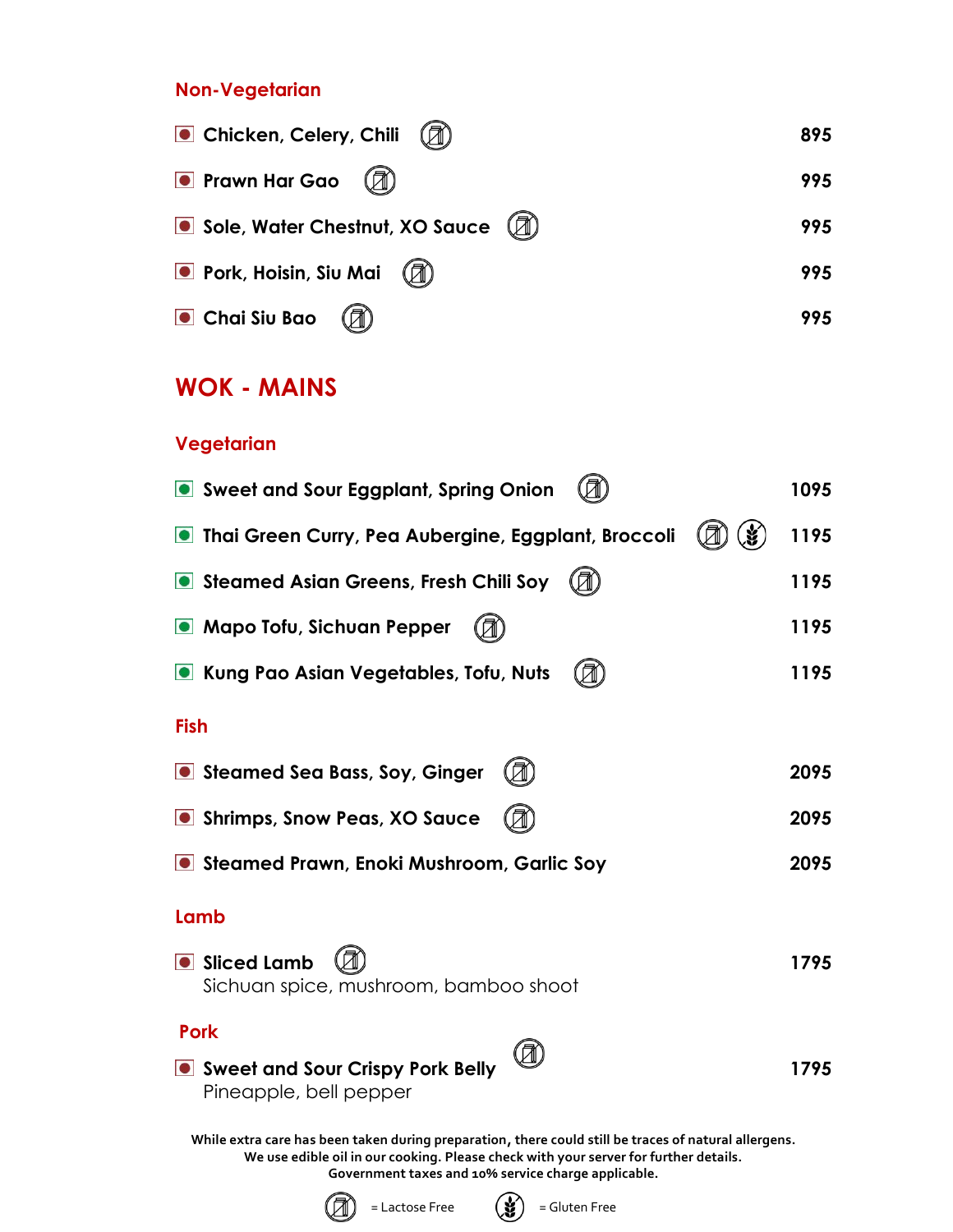#### **Tenderloin**

| Sliced Tenderloin<br>Green chili, ginger, garlic, scallion oil         | 1795            |
|------------------------------------------------------------------------|-----------------|
| <b>Chicken</b>                                                         |                 |
| <b>O</b> Chicken Red Curry<br>Fresh basil, Thai red chili              | 1395            |
| <b>O</b> Kung Pao Chicken<br>Bullet chili, peanuts, spring onion       | 1395            |
| <b>Sliced Chicken</b><br>Sichuan spice, mushroom, bamboo shoot         | 1545            |
| <b>NOODLES</b>                                                         |                 |
| Veg   Chicken   Prawn<br>Hokkien Style   Classic Phad Thai   Pan Fried | 695   795   895 |
| <b>RICE</b>                                                            |                 |
| Veg   Chicken   Prawn<br>Burnt Garlic   Thai Basil                     | 695   795   895 |

**While extra care has been taken during preparation, there could still be traces of natural allergens. We use edible oil in our cooking. Please check with your server for further details. Government taxes and 10% service charge applicable.**



Steamed Quinoa | Steamed Jasmine Rice

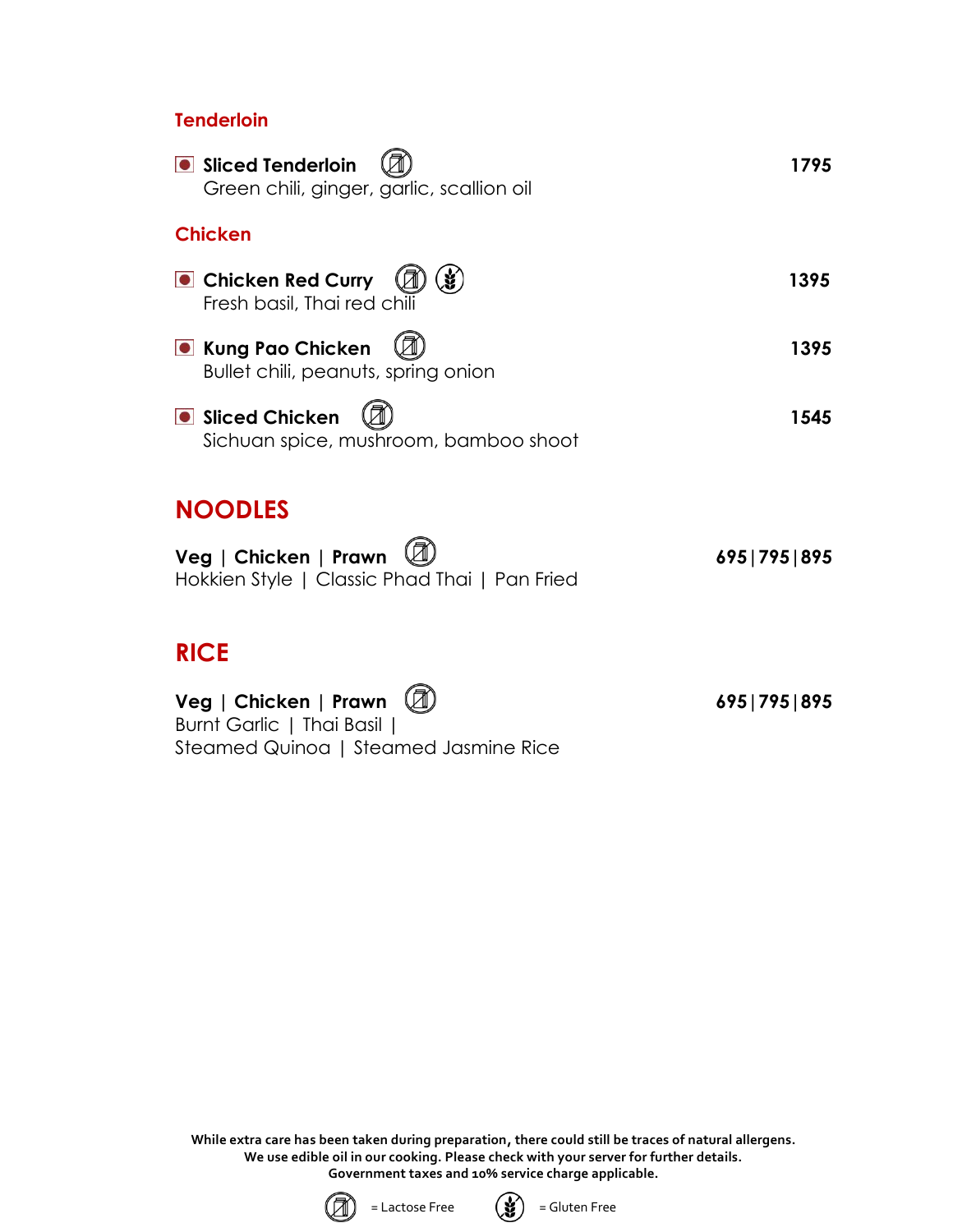# **JAPANESE KITCHEN**

## **SMALL PLATES Shira Ae 1050** An age old dish served gourmet style, mashed seasoned tofu served on a bed of homemade sauce and wrapped with fresh cut cucumber and radish **Avocado – Corn Tarter 1050** Creamy avocado and corn tarter served with crunchy white onion. Japanese pickle and garnished with crispy rice, ponzu sauce **Miso Chicken Salad 1350** Pulled slow braised chicken leg served with an array of aromatic vegetables and dressed with miso dressing **LARGE PLATES Grilled Eggplant, Sweet Miso 1550** Texture of eggplant, quarter braised eggplant stuffed with sweet onion, eggplant puree and garnished with eggplant chips, red radish, served over a bed of sweet miso sauce **Tofu Steak, Kagero Sauce 1850** Grilled small steaks of seasoned tofu cooked over Teppanyaki and served with a side of seasonal vegetables **Seabass, Mustard Sauce 2250** Grilled seabass, cooked with an aromatic mix of Japanese pickles, crispy onion, garlic and chopped spring onion, served over a bed of mustard soy **Lamb Rack, Kagero Sauce 2250** Grilled lamb chops cooked as per doneness, served with wasabi flavored sweet potato mash, kagero sauce and grilled exotic homshimeji mushroom

**While extra care has been taken during preparation, there could still be traces of natural allergens. We use edible oil in our cooking. Please check with your server for further details. Government taxes and 10% service charge applicable.**





 $=$  Lactose Free  $\left(\bigotimes_{i=1}^{N} \right) =$  Gluten Free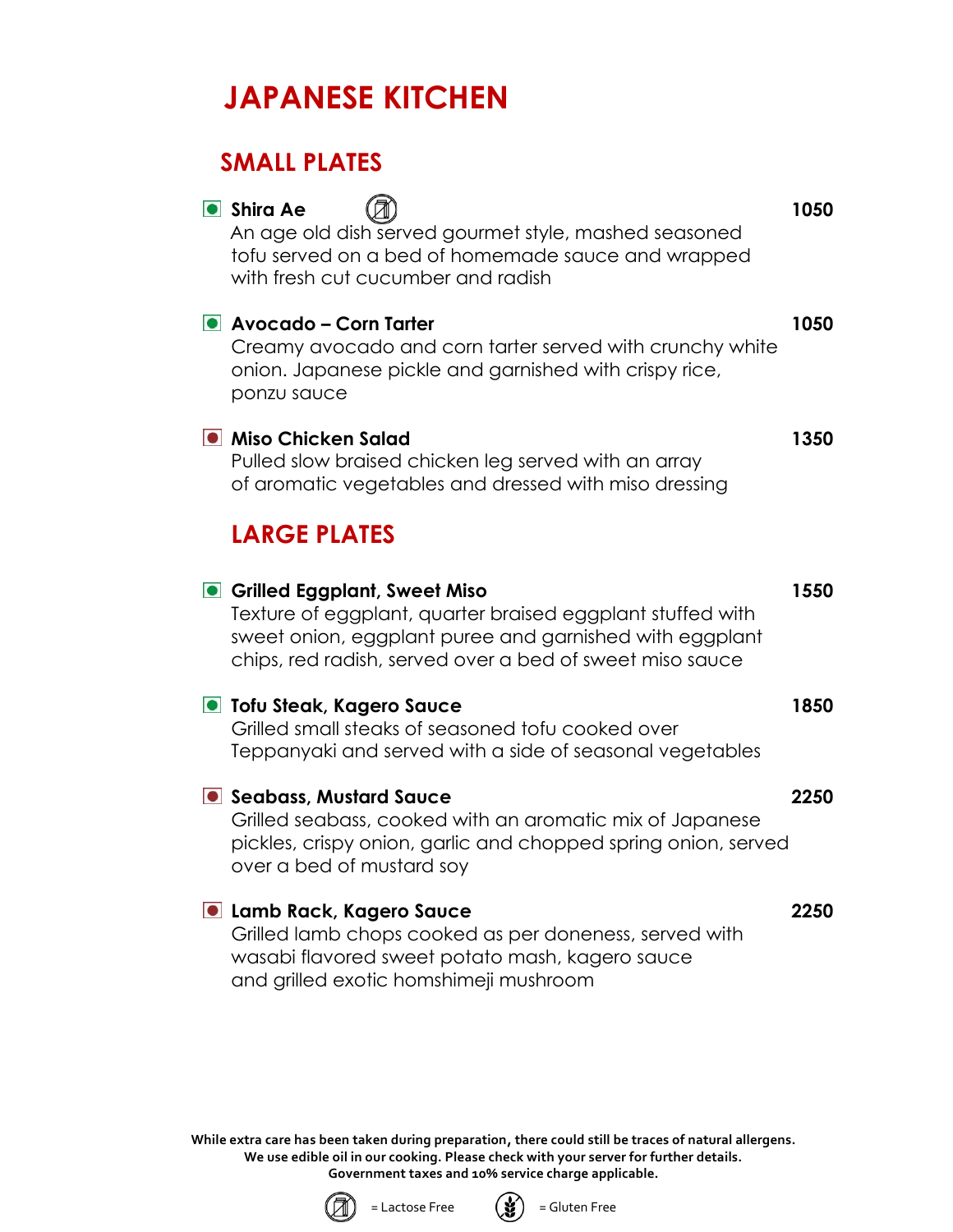### **SUSHI**

| <b>C</b> Kakiage<br>Vegetables tempura fried rolled with spicy mayonnaise                                                                       | 850  |
|-------------------------------------------------------------------------------------------------------------------------------------------------|------|
| California<br>Carrot, asparagus, cucumber and takuan rolled with<br>cream cheese and guacamole                                                  | 850  |
| Salmon – Crunchy Corn<br>Norwegian salmon rolled and garnished with crunchy<br>corn flakes and basil mayonnaise                                 | 1050 |
| <b>O</b> Warm Eel Roll<br>Battera, box shaped sushi lined with sushi rice, nori,<br>slices of eel, fresh cut scallions and sweet soy            | 1050 |
| <b>Baked Shrimp Roll</b><br>Shrimp tempura rolled and garnished with shrimp salsa                                                               | 1050 |
| <b>SOUP</b>                                                                                                                                     |      |
| <b>O</b> Tofu Miso Soup<br>Umami flavored white miso soup garnished with tofu dices<br>and fresh cut scallions                                  | 650  |
| Seafood Miso Soup<br>A mixed of diced salmon, shrimp and seabass served<br>with umami flavored miso soup                                        | 750  |
| <b>NOODLES</b>                                                                                                                                  |      |
| ■ Yaki Vegetable Soba<br>Buckwheat noodles cooked with aromatic vegetables,<br>homemade soy, garnished with spring onion and fried garlic       | 1050 |
| <b>O</b> Yaki Vegetable Udon<br>Japanese udon noodles cooked aromatic vegetables,<br>homemade soy, garnished with fried garlic and spring onion | 1050 |
| While extra care has been taken during preparation, there could still be traces of natural allergens.                                           |      |

**We use edible oil in our cooking. Please check with your server for further details. Government taxes and 10% service charge applicable.**



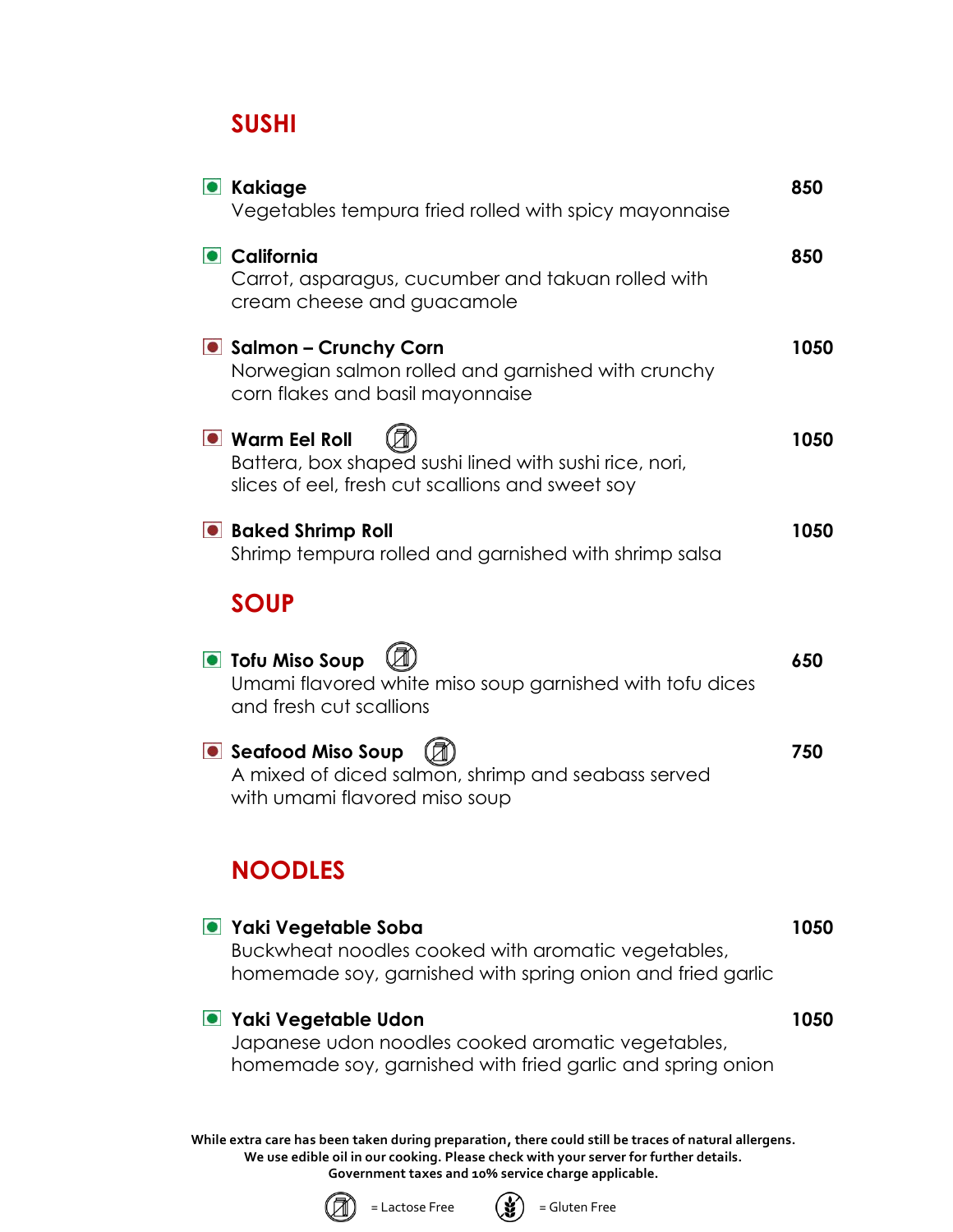| ● Yaki Soba Chicken<br>Buckwheat noodles cooked with aromatic vegetables,<br>chicken leg and homemade soy, spring onion and fried garlic   | 1250 |
|--------------------------------------------------------------------------------------------------------------------------------------------|------|
| ● Yaki Soba Seafood<br>Buckwheat noodles cooked with aromatic vegetables,<br>shrimps, seabass, homemade soy, spring onion and fried garlic | 1550 |
| ● Yaki Udon Chicken<br>Udon noodles cooked aromatic vegetables, chicken leg,<br>homemade soy, garnished with fried garlic and spring onion | 1250 |
| ● Yaki Udon Seafood<br>Japanese udon noodles cooked aromatic vegetables,<br>seabass, shrimps, homemade soy, fried garlic and spring onion  | 1550 |
| <b>TEPPANYAKI</b>                                                                                                                          |      |
| <b>Seasonal Vegetable</b><br>Teppanyaki style seasonal vegetables homemade soy                                                             | 1450 |
| • Garlic Fried Rice<br>Teppanyaki style rice, garlic and aromatic vegetables                                                               | 950  |
| Organic Chicken Leg<br>Teppanyaki styles chicken cooked in homemade soy,<br>served over a bed of grilled vegetables                        | 1545 |
| • Salmon Steak<br>Teppanyaki style Norwegian salmon, homemade soy,<br>grilled vegetables                                                   | 2650 |
| • Chicken Garlic Fried Rice<br>Teppanyaki style chicken rice, garlic, aromatic vegetables                                                  | 1095 |
| <b>• Pork Garlic Fried Rice</b><br>Teppanyaki style pork rice with garlic, aromatic vegetables                                             | 1095 |
| • Seafood Garlic Fried Rice<br>Teppanyaki style seafood rice, garlic, aromatic vegetables                                                  | 1250 |

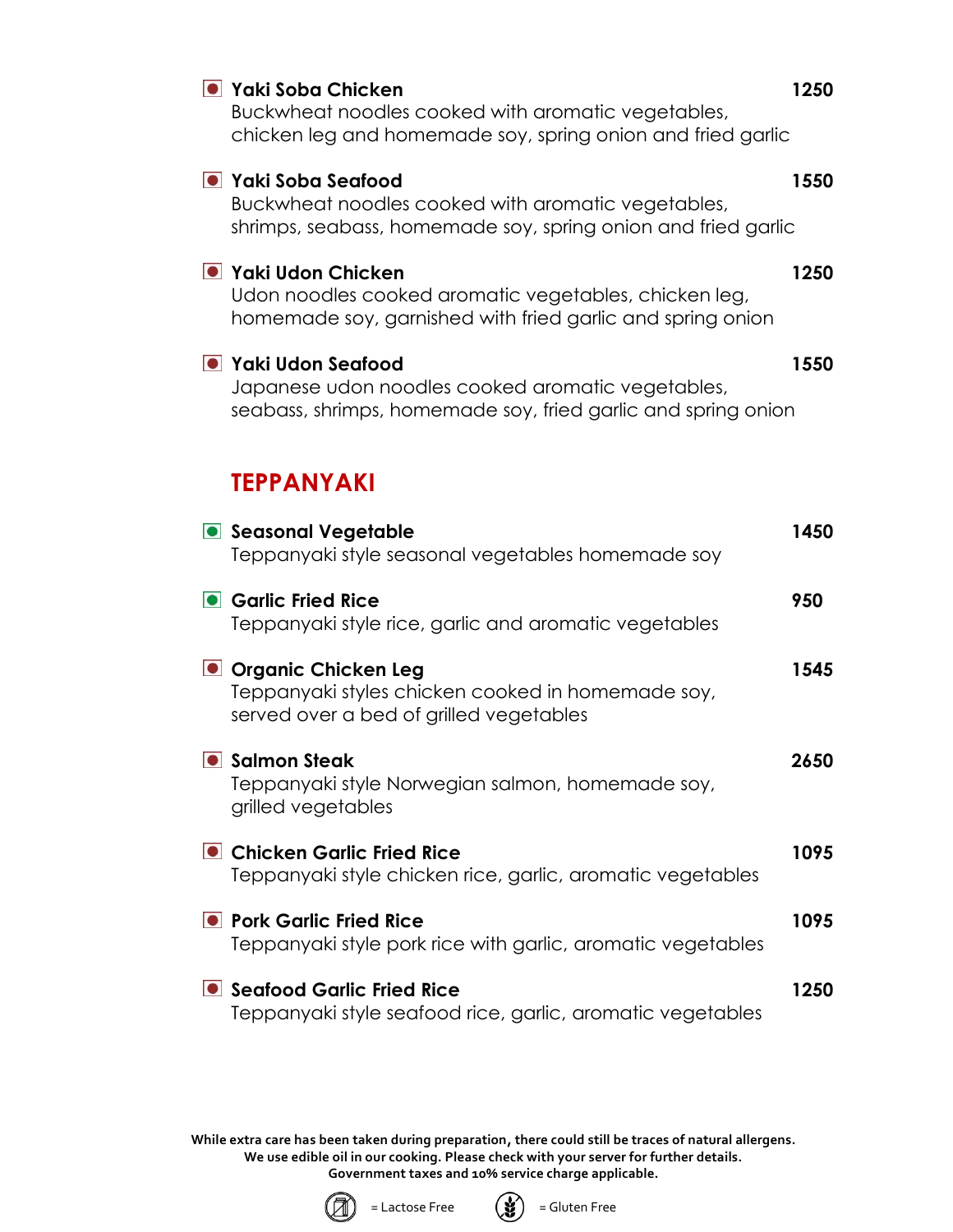## **INDIAN KITCHEN**

## **SOUPS**

**Mulligatawny**  $\mathbf{y}$ 

| <b>•</b> Vegetarian | 745 |
|---------------------|-----|
| Chicken             | 845 |

## **APPETIZERS**

**Vegetarian**

## **Samosa Choley Chaat 1045** Samosa served with Amritsari choley, yoghurt and tamarind sauce **Palak Ki Chaat (19)** (1995) Crispy fried spinach served with tamarind sauce, pomegranate seeds **Bharwan Malai Gucchi**  $(\check{\mathbf{X}})$  **Bharwan Malai Gucchi** 2295 Kashmiri morels stuffed with tempered button mushroom, cooked in clay oven **Dahi Ke Kebab 1045** Mouth melting moments of deep-fried yoghurt **Paneer Tikka Kandahar (3)** The Contract of the Manual 1045 Cottage cheese, ginger and pomegranate molasses ● Matar Ki Tikki (*w*. 2004) しかしゃ しゅうしゃ しゅうしょう しゅうしょう しゅうしょう しゅうしょう しゅうしょう しゅうしょう Shallow fried green pea tikki filled with yoghurt and mint **Tandoori Chatpate Aloo**  $(\dot{x})$  1045 Baked potato mixed with Indian herbs and spices ■ Vegetarian Kebab Sampler (*w*. 2008) 1945 An irresistible assortment of four kebabs of chef's choice



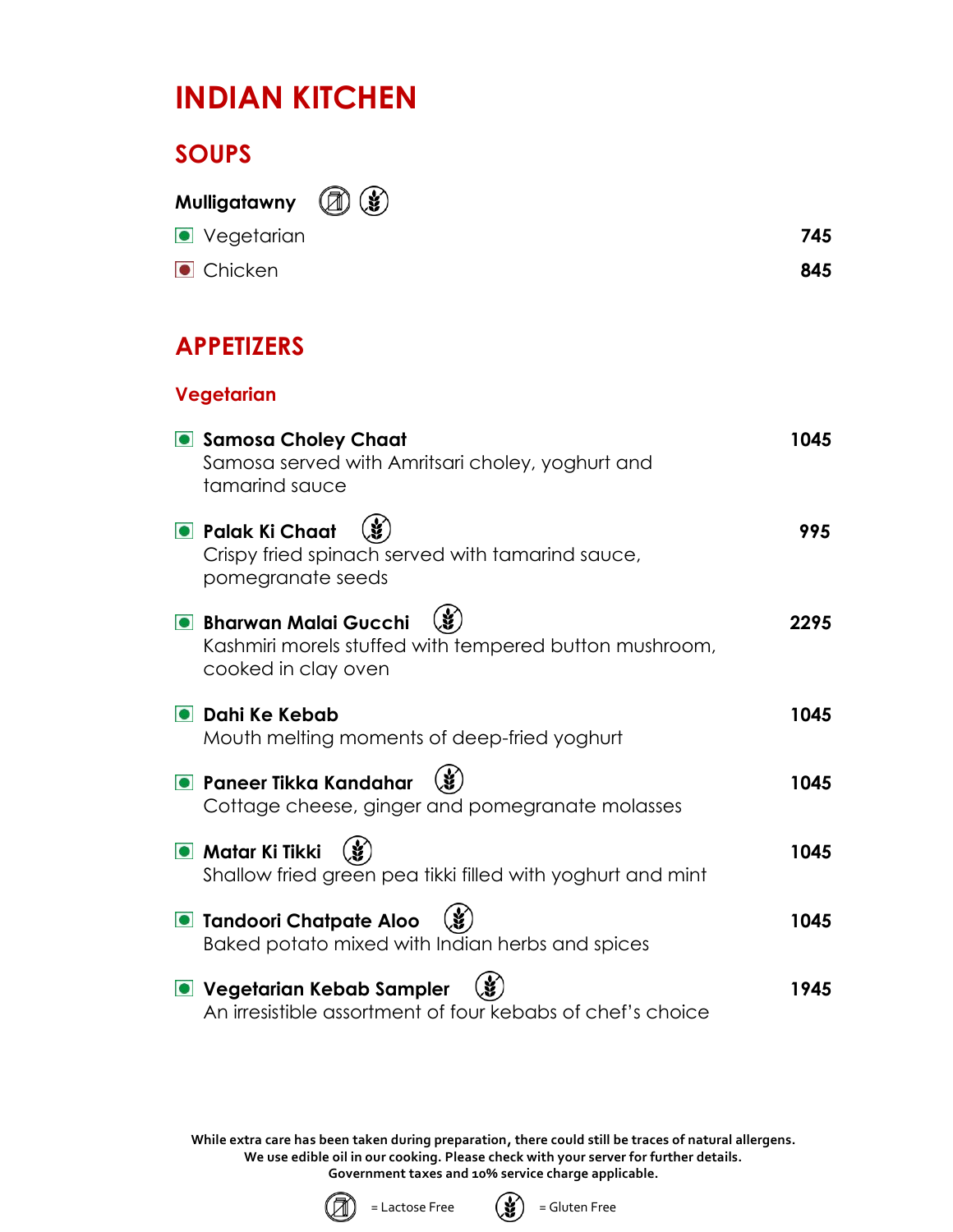#### **Non-Vegetarian**

| <b>•</b> Boorani Jhinga<br>Garlic infused tiger prawns marinated with cream<br>and yoghurt                     | 1745 |
|----------------------------------------------------------------------------------------------------------------|------|
| <b>• Tandoori Pomfret</b><br>Indian spice and yoghurt marinated pomfret,<br>cooked in clay oven                | 1745 |
| <b>O</b> Zaveri Macchi Tikka<br>River sole marinated with homemade masala<br>grilled in clay oven              | 1595 |
| <b>•</b> Amritsari Seekh<br>Skewers of spiced minced lamb cooked in clay oven                                  | 1495 |
| <b>Gosht Galouti</b><br>Mouth melting minced lamb with mild aromatic spices                                    | 1495 |
| <b>O</b> Lucknowi Tawa Chaap<br>Marinated lamb chops with chefs' special spices,<br>cooked on hot plate        | 1495 |
| <b>• Banjara Murgh</b><br>Clay oven cooked spicy marinade chicken<br>with Indian spices and herbs              | 1395 |
| <b>• Tandoori Kukkad</b><br>Half part of whole chicken on bones, yoghurt, spice marinade<br>cooked in clay pot | 1395 |
| O Non-Vegetarian Kebab Sampler<br>An irresistible assortment of four kebabs of chef's choice                   | 2645 |



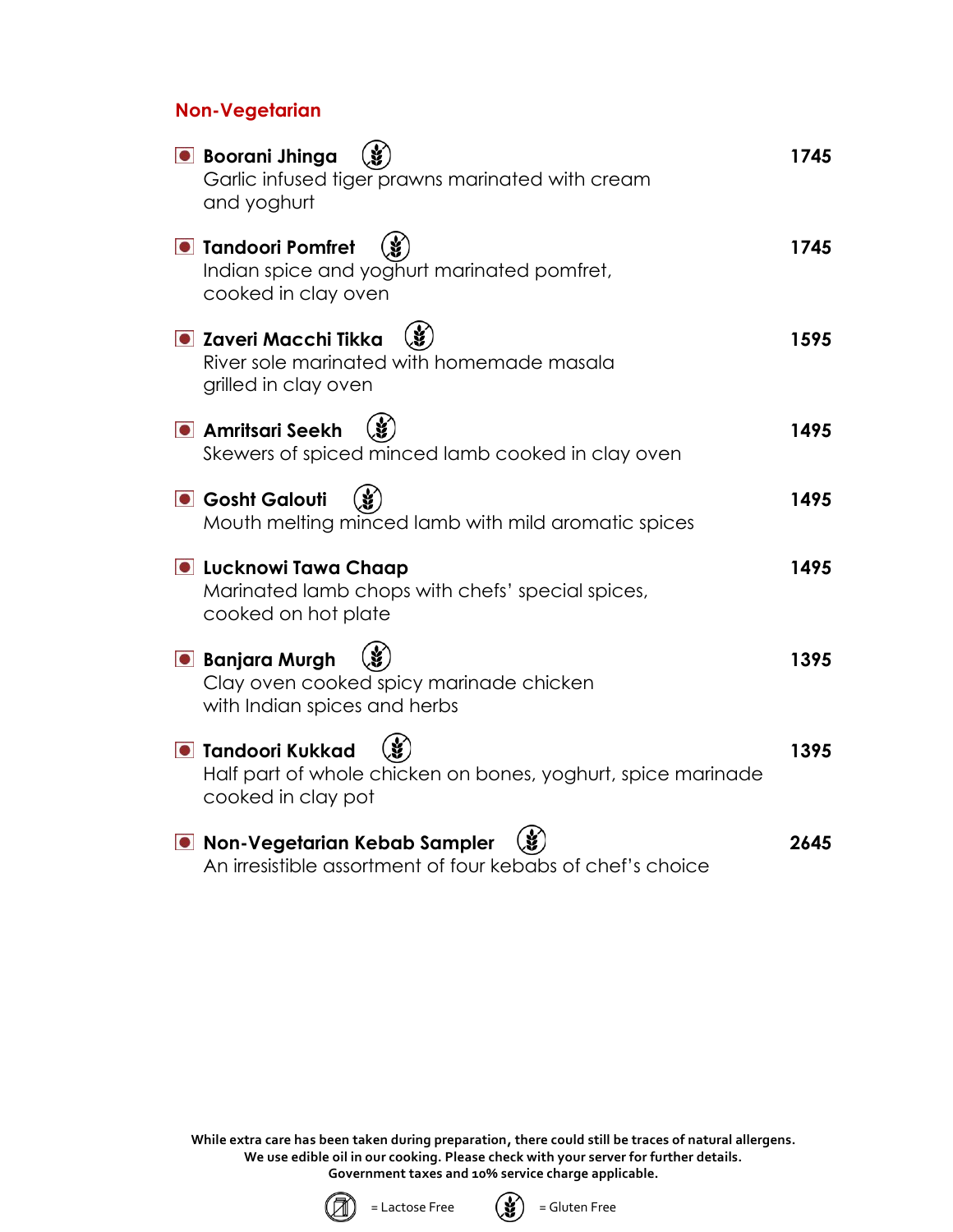## **MAINS**

#### **Vegetarian**

| <b>Gucchi Aur Khumb</b><br>Kashmiri morels with button mushroom tossed in rich onion<br>and tomato gravy          | 2095 |
|-------------------------------------------------------------------------------------------------------------------|------|
| <b>• Paneer Makhani</b><br>Cottage cheese simmered in satin smooth tomato gravy,<br>flavored with aromatic spices | 1295 |
| Saag Paneer<br>Paneer tossed with garlic and cumin flavored spinach puree                                         | 1295 |
| <b>• Papad Aur Paneer Ki Subzi</b><br>Cottage cheese and papadam tossed with Indian spices                        | 1295 |
| • Paneer Khatta Hara Pyaaz<br>Cottage cheese cooked with spring onion and tamarind pulp                           | 1295 |
| <b>•</b> Amchuri Bhindi<br>Okra with onion, dry mango powder and tomatoes                                         | 1195 |
| <b>O</b> Handi Tarkari Masala<br>Assorted vegetables in rich cashew and tomato gravy                              | 1195 |
| <b>Amritsari Choley</b><br>Carom seed tempered chickpea with blend of Punjabi spices                              | 1045 |
| <b>O</b> Lahsooni Palak Chilgoza<br>Spinach paste tempered with garlic, roasted pine nuts                         | 1195 |
| • Gobhi - Cauliflower<br>Aloo methi   Hara pyaz adraki                                                            | 1045 |
| Aloo - Potato Cooked to Your Choice<br>Matar   Jeera   Tamatar raseela   Palak                                    | 1045 |
| O Dal Makhani<br>Creamy black lentil cooked overnight, enriched with<br>butter and fenugreek                      | 1145 |
| Dal - Yellow Lentil Cooked to Your Choice<br>Tadka   Palak   Methi                                                | 1045 |



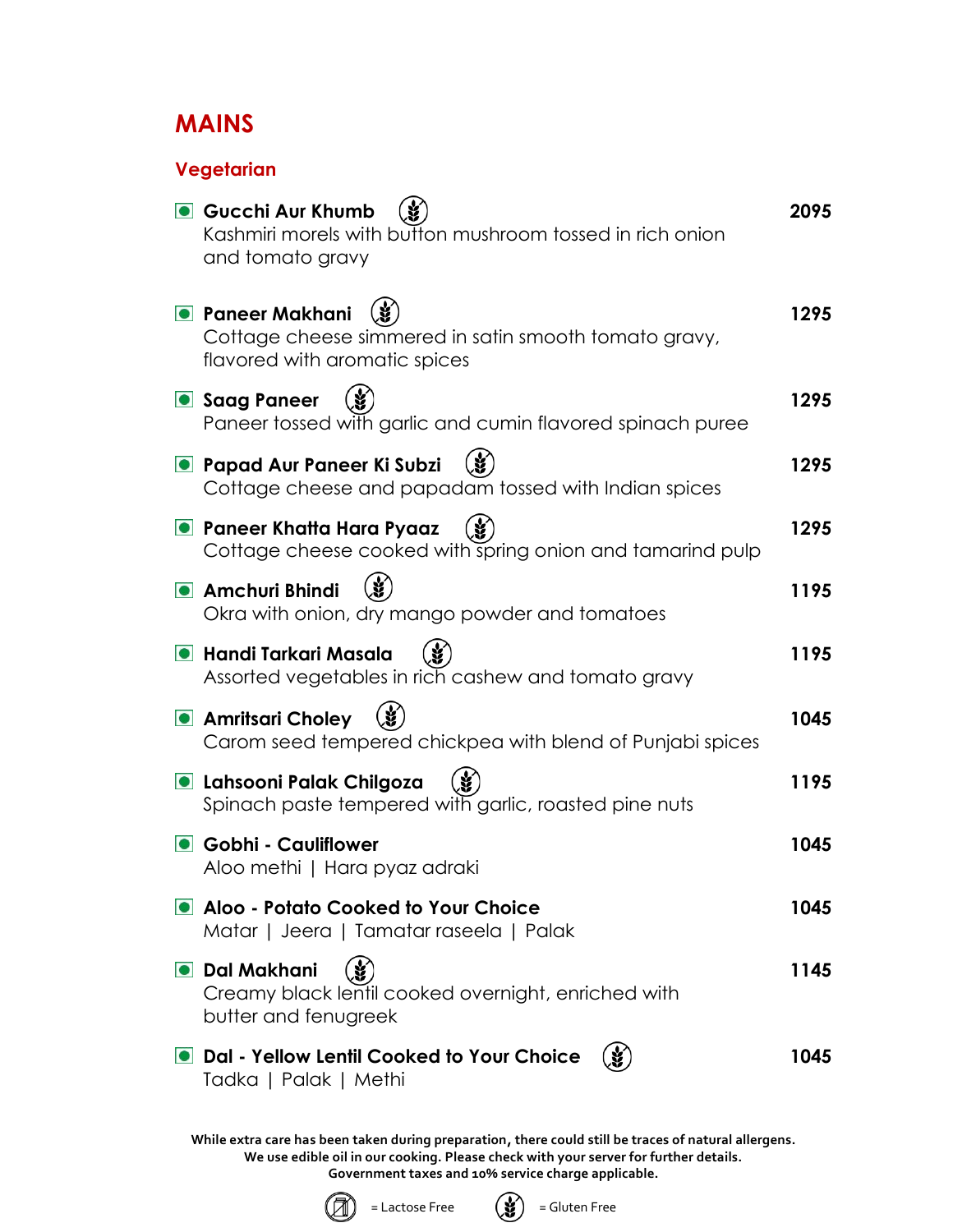#### **Seafood**

| <b>.</b> Jhinga Mappas<br>Prawns simmered in tamarind and coconut sauce                                              | 1745 |
|----------------------------------------------------------------------------------------------------------------------|------|
| <b>Goan Fish Curry</b><br>Sole, coconut milk, chili and kokum, served with brown rice                                | 1595 |
| <b>Meats</b>                                                                                                         |      |
| <b>•</b> Sikandari Raan<br>Marinated whole lamb leg braised in rich stock,<br>blend of spices cooked in clay oven    | 3095 |
| <b>O</b> Taar Gosht<br>Lamb shank cooked in flavored and rich stock                                                  | 1495 |
| <b>.</b> Murgh Nizami Handi<br>Chicken cooked with cashew and brown onion                                            | 1395 |
| <b>BIRYANI   RICE</b>                                                                                                |      |
| <b>O</b> Jhinga Baghara Kushka<br>Mustard seed and curry leave tempered prawns layered<br>with flavored basmati rice | 1695 |
| Gosht Biryani<br>Lucknow style lamb cooked with aromatic basmati rice                                                | 1595 |
| <b>.</b> Nizami Murgh Biryani<br>Fragrant chicken layered with saffron infused basmati rice                          | 1495 |
| <b>.</b> Arsalan Murgh Biryani<br>Fragrant chicken and potato cubes layered with<br>saffron-infused basmati rice     | 1495 |
| Gucchi Pulao<br>Fragrant basmati rice cooked with stuffed morels                                                     | 1945 |
| Steam Rice<br>Steamed basmati rice                                                                                   | 695  |
| <b>Brown Rice</b>                                                                                                    | 695  |



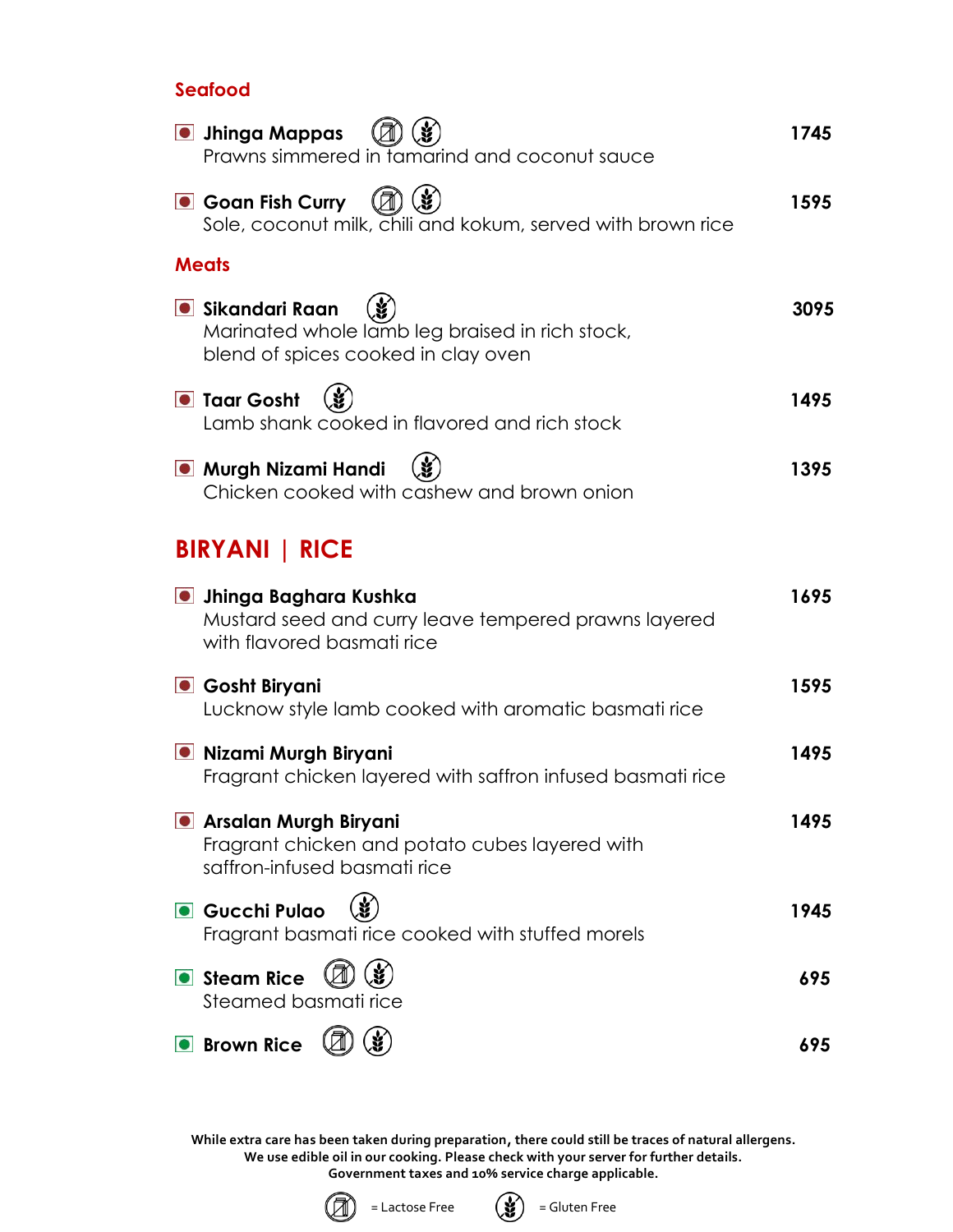### **INDIAN BREADS <sup>345</sup>**

#### **Plain Naan**

Leavened bread made with refined flour served with plain or with a choice of - Garlic | Butter | Cheese | Chili | Olives

#### **Tandoori Roti** (A)

Clay oven cooked whole wheat bread served with butter or without butter

#### **Paratha**

Layered whole wheat bread served with butter or with mint leaves

#### **C** Kulcha

Refined flour bread stuffed with Paneer | Aloo | Onion Missi Roti | Bajra Roti | Roomali Roti | Tawa Roti

## **RAITA 395**

- **Pudina Raita** Yoghurt with fresh mint
- **Boondi Raita** (Y Yoghurt with gram flour pearls
- **Mix Vegetables Raita** Yoghurt with onion, tomato and cucumber
- **Pineapple Raita** Yoghurt with diced pineapple